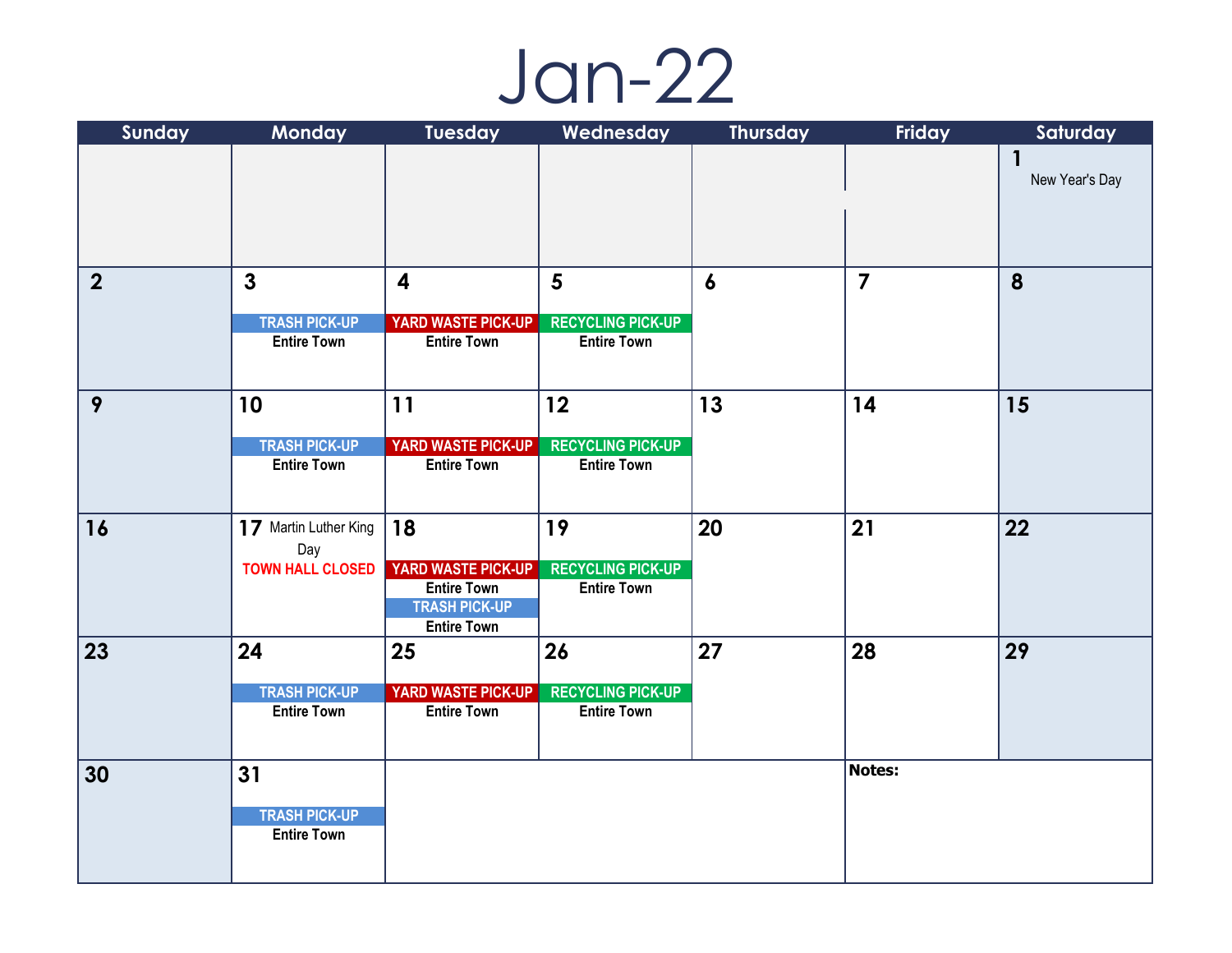

| Sunday           | Monday               | <b>Tuesday</b>            | Wednesday                | <b>Thursday</b> | Friday                  | Saturday       |
|------------------|----------------------|---------------------------|--------------------------|-----------------|-------------------------|----------------|
|                  |                      |                           |                          |                 |                         |                |
|                  |                      |                           |                          |                 |                         |                |
|                  |                      |                           |                          |                 |                         |                |
|                  |                      |                           |                          |                 |                         |                |
|                  |                      |                           |                          |                 |                         |                |
|                  |                      | $\mathbf{1}$              | $\overline{\mathbf{2}}$  | $\mathbf{3}$    | $\overline{\mathbf{4}}$ | $5\phantom{1}$ |
|                  |                      |                           |                          |                 |                         |                |
|                  |                      | YARD WASTE PICK-UP        | <b>RECYCLING PICK-UP</b> |                 |                         |                |
|                  |                      | <b>Entire Town</b>        | <b>Entire Town</b>       |                 |                         |                |
|                  |                      |                           |                          |                 |                         |                |
| $\boldsymbol{6}$ | $\overline{7}$       | 8                         | 9                        | 10              | 11                      | 12             |
|                  |                      |                           |                          |                 |                         |                |
|                  | <b>TRASH PICK-UP</b> | <b>YARD WASTE PICK-UP</b> | <b>RECYCLING PICK-UP</b> |                 |                         |                |
|                  | <b>Entire Town</b>   | <b>Entire Town</b>        | <b>Entire Town</b>       |                 |                         |                |
|                  |                      |                           |                          |                 |                         |                |
| 13               | 14                   | 15                        | 16                       | 17              | 18                      | 19             |
|                  |                      |                           |                          |                 |                         |                |
|                  | <b>TRASH PICK-UP</b> | <b>YARD WASTE PICK-UP</b> | <b>RECYCLING PICK-UP</b> |                 |                         |                |
|                  | <b>Entire Town</b>   | <b>Entire Town</b>        | <b>Entire Town</b>       |                 |                         |                |
|                  |                      |                           |                          |                 |                         |                |
| 20               | 21                   | 22                        | 23                       | 24              | 25                      | 26             |
|                  |                      |                           |                          |                 |                         |                |
|                  | <b>TRASH PICK-UP</b> | <b>YARD WASTE PICK-UP</b> | <b>RECYCLING PICK-UP</b> |                 |                         |                |
|                  | <b>Entire Town</b>   | <b>Entire Town</b>        | <b>Entire Town</b>       |                 |                         |                |
|                  |                      |                           |                          |                 |                         |                |
| 27               | 28                   |                           |                          |                 | <b>Notes:</b>           |                |
|                  |                      |                           |                          |                 |                         |                |
|                  | <b>TRASH PICK-UP</b> |                           |                          |                 |                         |                |
|                  | <b>Entire Town</b>   |                           |                          |                 |                         |                |
|                  |                      |                           |                          |                 |                         |                |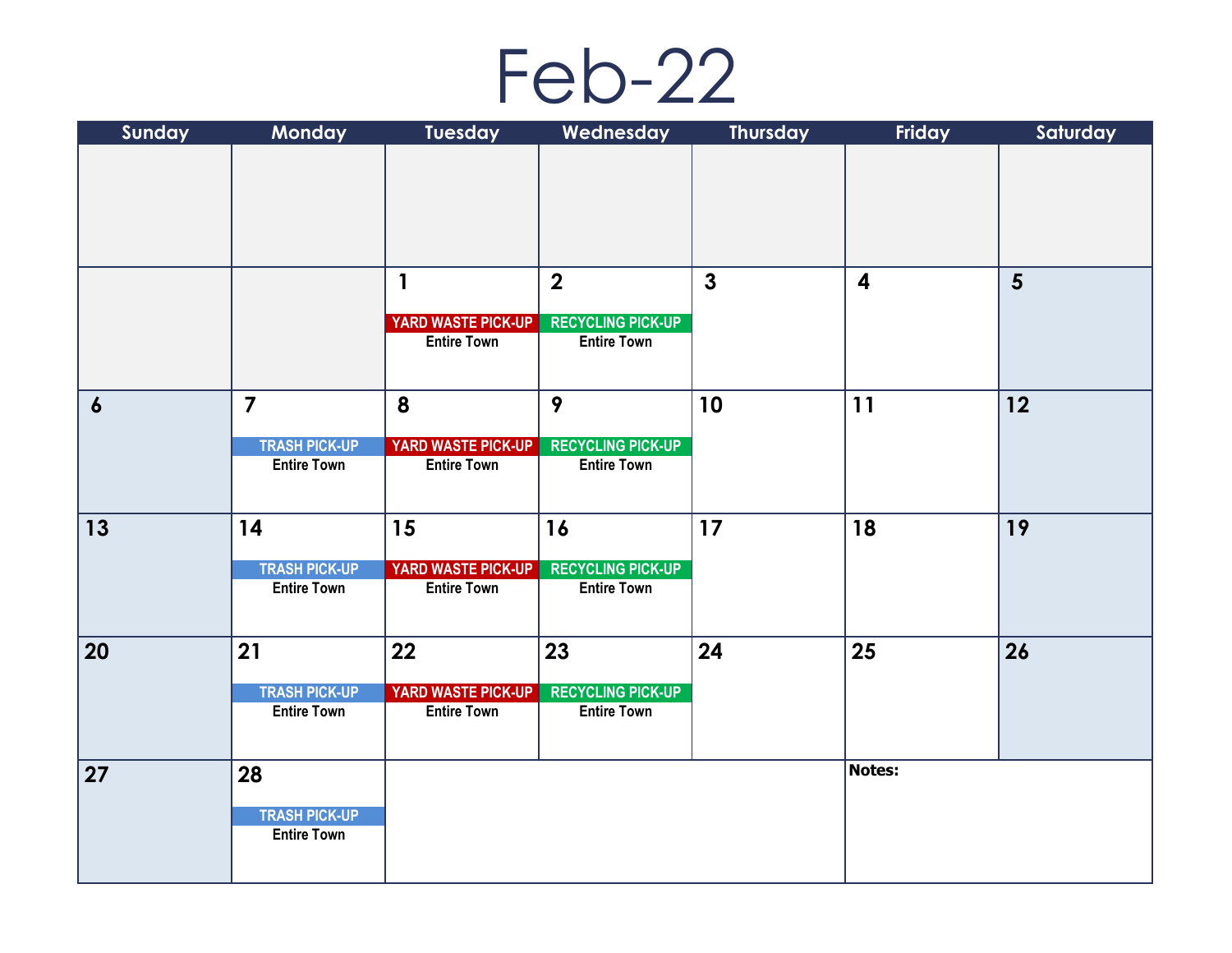

| Sunday           | Monday                                     | <b>Tuesday</b>                           | Wednesday                                      | <b>Thursday</b> | Friday                  | Saturday       |
|------------------|--------------------------------------------|------------------------------------------|------------------------------------------------|-----------------|-------------------------|----------------|
|                  |                                            |                                          |                                                |                 |                         |                |
|                  |                                            |                                          |                                                |                 |                         |                |
|                  |                                            |                                          |                                                |                 |                         |                |
|                  |                                            |                                          |                                                |                 |                         |                |
|                  |                                            |                                          |                                                |                 |                         |                |
|                  |                                            | $\mathbf{1}$                             | $\overline{2}$                                 | $\mathbf{3}$    | $\overline{\mathbf{4}}$ | $5\phantom{1}$ |
|                  |                                            | <b>YARD WASTE PICK-UP</b>                | <b>RECYCLING PICK-UP</b>                       |                 |                         |                |
|                  |                                            | <b>Entire Town</b>                       | <b>Entire Town</b>                             |                 |                         |                |
|                  |                                            |                                          |                                                |                 |                         |                |
|                  |                                            |                                          |                                                |                 |                         |                |
| $\boldsymbol{6}$ | $\overline{\mathbf{7}}$                    | 8                                        | 9                                              | 10              | 11                      | 12             |
|                  | <b>TRASH PICK-UP</b>                       | <b>YARD WASTE PICK-UP</b>                | <b>RECYCLING PICK-UP</b>                       |                 |                         |                |
|                  | <b>Entire Town</b>                         | <b>Entire Town</b>                       | <b>Entire Town</b>                             |                 |                         |                |
|                  |                                            |                                          |                                                |                 |                         |                |
| 13               | 14                                         | 15                                       | 16                                             | 17<br>18        | 19                      |                |
|                  |                                            |                                          |                                                |                 |                         |                |
|                  | <b>TRASH PICK-UP</b>                       | <b>YARD WASTE PICK-UP</b>                | <b>RECYCLING PICK-UP</b>                       |                 |                         |                |
|                  | <b>Entire Town</b>                         | <b>Entire Town</b>                       | <b>Entire Town</b>                             |                 |                         |                |
|                  |                                            |                                          |                                                |                 |                         |                |
| 20               | 21                                         | 22                                       | 23                                             | 24              | 25                      | 26             |
|                  |                                            |                                          |                                                |                 |                         |                |
|                  | <b>TRASH PICK-UP</b>                       | YARD WASTE PICK-UP                       | <b>RECYCLING PICK-UP</b>                       |                 |                         |                |
|                  | <b>Entire Town</b>                         | <b>Entire Town</b>                       | <b>Entire Town</b>                             |                 |                         |                |
|                  |                                            |                                          |                                                |                 |                         |                |
| 27               | 28                                         | 29                                       | 30                                             | 31              | <b>Notes:</b>           |                |
|                  |                                            |                                          |                                                |                 |                         |                |
|                  | <b>TRASH PICK-UP</b><br><b>Entire Town</b> | YARD WASTE PICK-UP<br><b>Entire Town</b> | <b>RECYCLING PICK-UP</b><br><b>Entire Town</b> |                 |                         |                |
|                  |                                            |                                          |                                                |                 |                         |                |
|                  |                                            |                                          |                                                |                 |                         |                |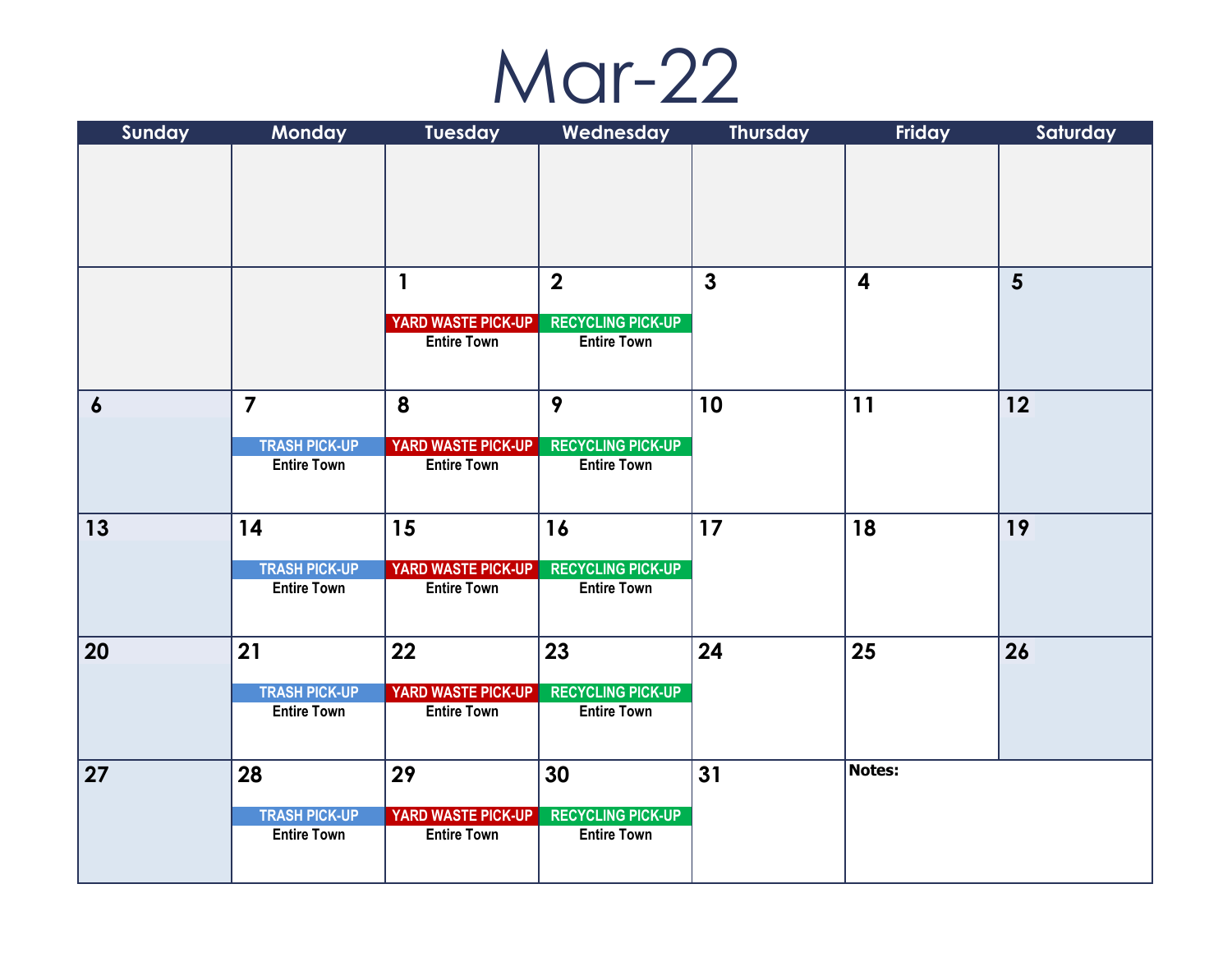Apr-22

| Sunday       | <b>Monday</b>                              | <b>Tuesday</b>                                  | Wednesday                                      | <b>Thursday</b>           | Friday                    | Saturday       |
|--------------|--------------------------------------------|-------------------------------------------------|------------------------------------------------|---------------------------|---------------------------|----------------|
|              |                                            |                                                 |                                                |                           | 1                         | $\overline{2}$ |
|              |                                            |                                                 |                                                |                           |                           |                |
|              |                                            |                                                 |                                                |                           |                           |                |
|              |                                            |                                                 |                                                |                           |                           |                |
|              |                                            |                                                 |                                                |                           |                           |                |
| $\mathbf{3}$ | $\overline{\mathbf{4}}$                    | $5\phantom{1}$                                  | $\boldsymbol{6}$                               | 7                         | 8                         | 9              |
|              | <b>TRASH PICK-UP</b>                       | <b>YARD WASTE PICK-UP</b>                       | <b>RECYCLING PICK-UP</b>                       |                           |                           |                |
|              | <b>Entire Town</b>                         | <b>Entire Town</b>                              | <b>Entire Town</b>                             |                           |                           |                |
|              |                                            |                                                 |                                                |                           |                           |                |
| 10           | 11                                         | 12                                              | 13                                             | 14                        | 15                        | 16             |
|              |                                            |                                                 |                                                |                           | Good Friday               |                |
|              | <b>TRASH PICK-UP</b>                       | YARD WASTE PICK-UP                              | <b>RECYCLING PICK-UP</b>                       |                           | <b>TOWN HALL CLOSED</b>   |                |
|              | <b>Entire Town</b>                         | <b>Entire Town</b>                              | <b>Entire Town</b>                             |                           |                           |                |
|              |                                            |                                                 |                                                |                           |                           |                |
| 17           | 18                                         | 19                                              | 20                                             | 21                        | 22                        | 23             |
|              |                                            |                                                 |                                                |                           |                           |                |
|              | <b>TRASH PICK-UP</b><br><b>Entire Town</b> | <b>YARD WASTE PICK-UP</b><br><b>Entire Town</b> | <b>RECYCLING PICK-UP</b><br><b>Entire Town</b> |                           |                           |                |
|              |                                            |                                                 |                                                |                           |                           |                |
|              | <b>BULK TRASH PICK-UP</b>                  | <b>BULK TRASH PICK-UP</b>                       | <b>BULK TRASH PICK-UP</b>                      | <b>BULK TRASH PICK-UP</b> | <b>BULK TRASH PICK-UP</b> |                |
| $\vert$ 24   | 25                                         | 26                                              | 27                                             | 28                        | 29                        | 30             |
|              | <b>TRASH PICK-UP</b>                       | <b>YARD WASTE PICK-UP</b>                       | <b>RECYCLING PICK-UP</b>                       |                           |                           |                |
|              | <b>Entire Town</b>                         | <b>Entire Town</b>                              | <b>Entire Town</b>                             |                           |                           |                |
|              | <b>BULK TRASH PICK-UP</b>                  | <b>BULK TRASH PICK-UP</b>                       | <b>BULK TRASH PICK-UP</b>                      | <b>BULK TRASH PICK-UP</b> | <b>BULK TRASH PICK-UP</b> |                |
|              |                                            |                                                 |                                                |                           | <b>Notes:</b>             |                |
|              |                                            |                                                 |                                                |                           |                           |                |
|              |                                            |                                                 |                                                |                           |                           |                |
|              |                                            |                                                 |                                                |                           |                           |                |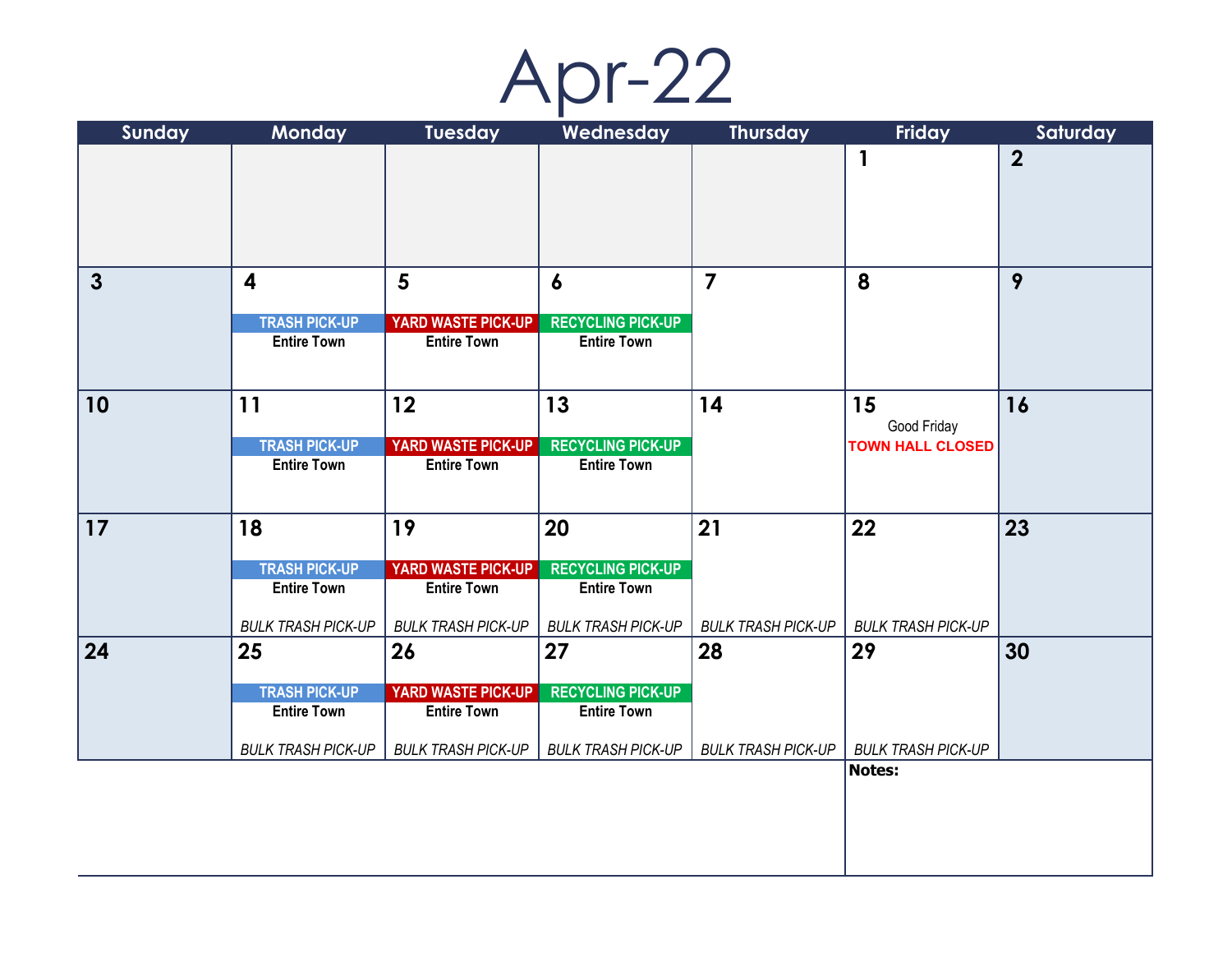May-22

| Sunday       | <b>Monday</b>                                | <b>Tuesday</b>                                  | Wednesday                | <b>Thursday</b>          | Friday               | Saturday             |
|--------------|----------------------------------------------|-------------------------------------------------|--------------------------|--------------------------|----------------------|----------------------|
|              |                                              |                                                 |                          |                          |                      |                      |
|              |                                              |                                                 |                          |                          |                      |                      |
|              |                                              |                                                 |                          |                          |                      |                      |
|              |                                              |                                                 |                          |                          |                      |                      |
|              |                                              |                                                 |                          |                          |                      |                      |
| $\mathbf{1}$ | $\overline{2}$                               | $\overline{3}$                                  | $\overline{\mathbf{4}}$  | $5\phantom{1}$           | $\boldsymbol{6}$     | $\overline{7}$       |
|              |                                              | <b>TRASH PICK-UP</b>                            |                          |                          |                      |                      |
|              | <b>TRASH PICK-UP</b>                         | Zone 2                                          | <b>RECYCLING PICK-UP</b> | <b>RECYCLING PICK-UP</b> | <b>TRASH PICK-UP</b> | <b>TRASH PICK-UP</b> |
|              | Zone 1                                       |                                                 | Zone 1                   | Zone 2                   | Zone 1               | Zone 2               |
|              | <b>LAST DAY</b><br><b>BULK TRASH PICK-UP</b> | <b>YARD WASTE PICK-UP</b><br><b>Entire Town</b> |                          |                          |                      |                      |
| 8            | 9                                            | 10                                              | 11                       | 12                       | 13                   | 14                   |
|              |                                              | <b>TRASH PICK-UP</b>                            |                          |                          |                      |                      |
|              | <b>TRASH PICK-UP</b>                         | Zone 2                                          | <b>RECYCLING PICK-UP</b> | <b>RECYCLING PICK-UP</b> | <b>TRASH PICK-UP</b> | <b>TRASH PICK-UP</b> |
|              | Zone 1                                       | YARD WASTE PICK-UP                              | Zone 1                   | Zone 2                   | Zone 1               | Zone 2               |
|              |                                              | <b>Entire Town</b>                              |                          |                          |                      |                      |
| 15           | 16                                           | 17                                              | 18                       | 19                       | 20                   | 21                   |
|              |                                              | <b>TRASH PICK-UP</b>                            |                          |                          |                      |                      |
|              | <b>TRASH PICK-UP</b>                         | Zone 2                                          | <b>RECYCLING PICK-UP</b> | <b>RECYCLING PICK-UP</b> | <b>TRASH PICK-UP</b> | <b>TRASH PICK-UP</b> |
|              | Zone 1                                       |                                                 | Zone 1                   | Zone 2                   | Zone 1               | Zone 2               |
|              |                                              | YARD WASTE PICK-UP<br><b>Entire Town</b>        |                          |                          |                      |                      |
| $ 22\rangle$ | 23                                           | 24                                              | 25                       | 26                       | 27                   | 28                   |
|              |                                              | <b>TRASH PICK-UP</b>                            |                          |                          |                      |                      |
|              | <b>TRASH PICK-UP</b>                         | Zone 2                                          | <b>RECYCLING PICK-UP</b> | <b>RECYCLING PICK-UP</b> | <b>TRASH PICK-UP</b> | <b>TRASH PICK-UP</b> |
|              | Zone 1                                       |                                                 | Zone 1                   | Zone 2                   | Zone 1               | Zone 2               |
|              |                                              | <b>YARD WASTE PICK-UP</b>                       |                          |                          |                      |                      |
|              |                                              | <b>Entire Town</b>                              |                          |                          |                      |                      |
| $\vert$ 29   | 30 Memorial Day                              | 31                                              |                          |                          | Notes:               |                      |
|              | <b>TOWN HALL CLOSED</b>                      | <b>TRASH PICK-UP</b>                            |                          |                          |                      |                      |
|              | <b>TRASH PICK-UP</b><br>Zone 1               | Zone 2                                          |                          |                          |                      |                      |
|              |                                              | <b>YARD WASTE PICK-UP</b>                       |                          |                          |                      |                      |
|              |                                              | <b>Entire Town</b>                              |                          |                          |                      |                      |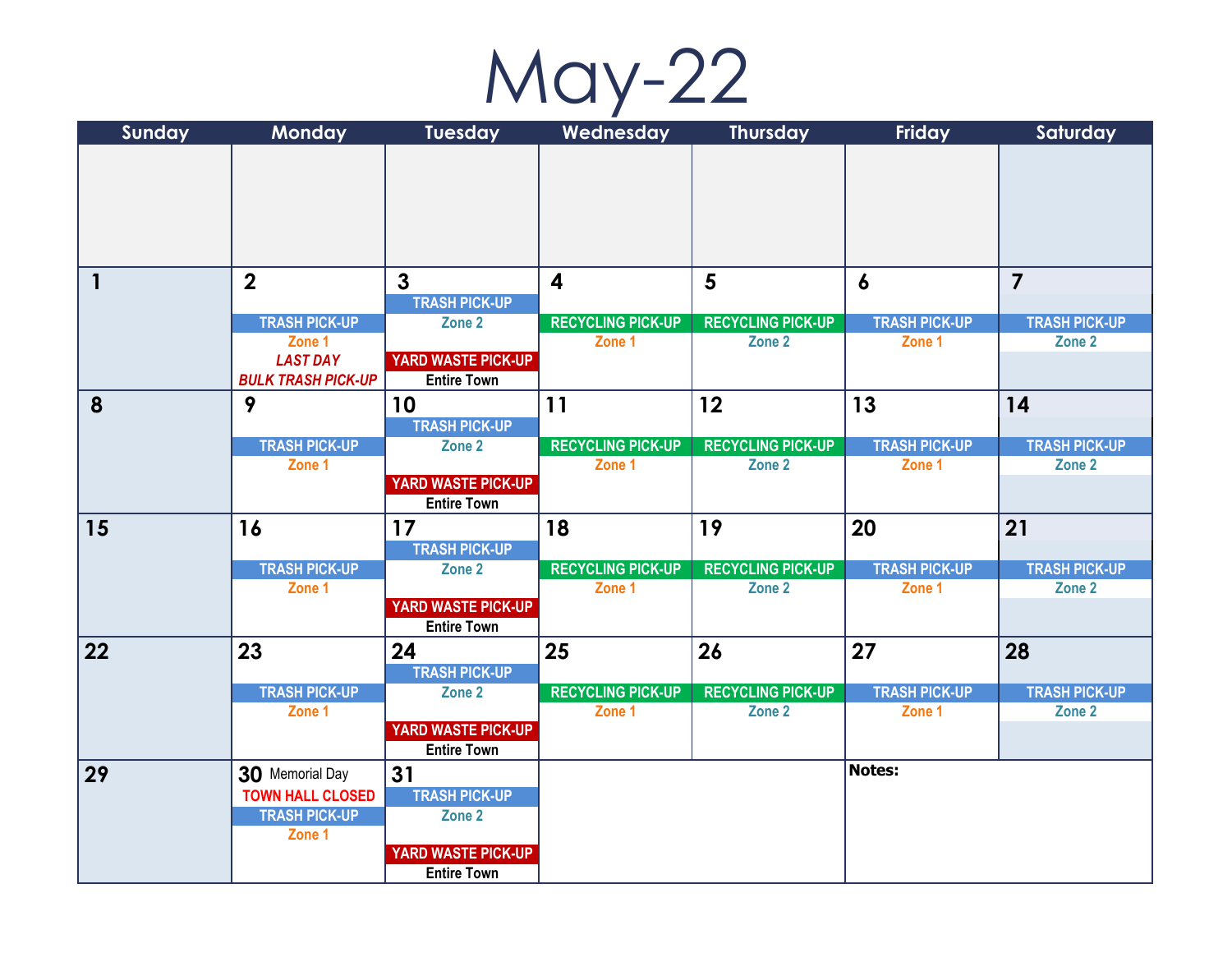## Jun-22

| Sunday         | <b>Monday</b>                  | <b>Tuesday</b>                                  | Wednesday                | <b>Thursday</b>          | <b>Friday</b>                  | Saturday                       |
|----------------|--------------------------------|-------------------------------------------------|--------------------------|--------------------------|--------------------------------|--------------------------------|
|                |                                |                                                 |                          |                          |                                |                                |
|                |                                |                                                 |                          |                          |                                |                                |
|                |                                |                                                 |                          |                          |                                |                                |
|                |                                |                                                 |                          |                          |                                |                                |
|                |                                |                                                 |                          |                          |                                |                                |
|                |                                |                                                 | $\mathbf{1}$             | $\overline{2}$           | $\mathbf{3}$                   | $\overline{\mathbf{4}}$        |
|                |                                |                                                 |                          |                          |                                |                                |
|                |                                |                                                 | <b>RECYCLING PICK-UP</b> | <b>RECYCLING PICK-UP</b> | <b>TRASH PICK-UP</b>           | <b>TRASH PICK-UP</b>           |
|                |                                |                                                 | Zone 1                   | Zone 2                   | Zone 1                         | Zone 2                         |
|                |                                |                                                 |                          |                          |                                |                                |
| $5\phantom{1}$ | $\boldsymbol{6}$               | $\overline{\mathbf{z}}$                         | 8                        | 9                        | 10                             | 11                             |
|                |                                | <b>TRASH PICK-UP</b>                            |                          |                          |                                |                                |
|                | <b>TRASH PICK-UP</b>           | Zone 2                                          | <b>RECYCLING PICK-UP</b> | <b>RECYCLING PICK-UP</b> | <b>TRASH PICK-UP</b>           | <b>TRASH PICK-UP</b>           |
|                | Zone 1                         |                                                 | Zone 1                   | Zone 2                   | Zone 1                         | Zone 2                         |
|                |                                | <b>YARD WASTE PICK-UP</b><br><b>Entire Town</b> |                          |                          |                                |                                |
| 12             | 13                             | 14                                              | 15                       | 16                       | 17                             | 18                             |
|                |                                | <b>TRASH PICK-UP</b>                            |                          |                          |                                |                                |
|                | <b>TRASH PICK-UP</b>           | Zone 2                                          | <b>RECYCLING PICK-UP</b> | <b>RECYCLING PICK-UP</b> | <b>TRASH PICK-UP</b>           | <b>TRASH PICK-UP</b>           |
|                | Zone 1                         |                                                 | Zone 1                   | Zone 2                   | Zone 1                         | Zone 2                         |
|                |                                | <b>YARD WASTE PICK-UP</b>                       |                          |                          |                                |                                |
|                |                                | <b>Entire Town</b>                              |                          |                          |                                |                                |
| 19             | 20                             | 21                                              | 22                       | 23                       | 24                             | 25                             |
|                |                                | <b>TRASH PICK-UP</b>                            | <b>RECYCLING PICK-UP</b> | <b>RECYCLING PICK-UP</b> |                                |                                |
|                | <b>TRASH PICK-UP</b><br>Zone 1 | Zone 2                                          | Zone 1                   | Zone 2                   | <b>TRASH PICK-UP</b><br>Zone 1 | <b>TRASH PICK-UP</b><br>Zone 2 |
|                |                                | <b>YARD WASTE PICK-UP</b>                       |                          |                          |                                |                                |
|                |                                | <b>Entire Town</b>                              |                          |                          |                                |                                |
| 26             | 27                             | 28                                              | 29                       | 30                       | Notes:                         |                                |
|                |                                | <b>TRASH PICK-UP</b>                            |                          |                          |                                |                                |
|                | <b>TRASH PICK-UP</b>           | Zone 2                                          | <b>RECYCLING PICK-UP</b> | <b>RECYCLING PICK-UP</b> |                                |                                |
|                | Zone 1                         | YARD WASTE PICK-UP                              | Zone 1                   | Zone 2                   |                                |                                |
|                |                                | <b>Entire Town</b>                              |                          |                          |                                |                                |
|                |                                |                                                 |                          |                          |                                |                                |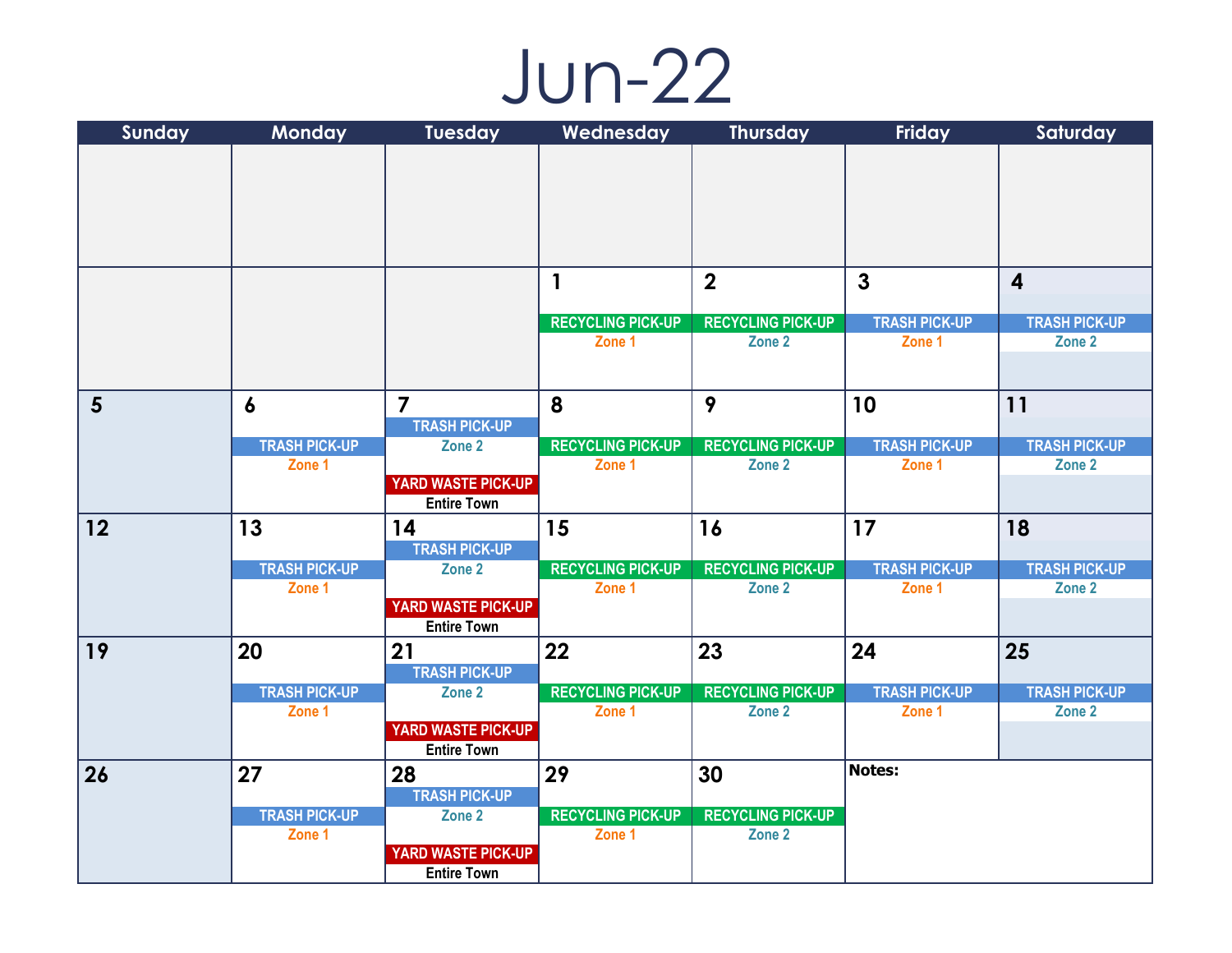## Jul-22

| Sunday       | Monday                  | <b>Tuesday</b>                                  | Wednesday                | <b>Thursday</b>          | Friday               | Saturday                       |
|--------------|-------------------------|-------------------------------------------------|--------------------------|--------------------------|----------------------|--------------------------------|
|              |                         |                                                 |                          |                          | $\mathbf{1}$         | $\overline{2}$                 |
|              |                         |                                                 |                          |                          |                      |                                |
|              |                         |                                                 |                          |                          | <b>TRASH PICK-UP</b> | <b>TRASH PICK-UP</b>           |
|              |                         |                                                 |                          |                          | Zone 1               | Zone 2                         |
|              |                         |                                                 |                          |                          |                      |                                |
| $\mathbf{3}$ | 4 Independence Day      | $\sqrt{5}$                                      | $\boldsymbol{6}$         | $\overline{\mathbf{z}}$  | 8                    | 9                              |
|              | <b>TOWN HALL CLOSED</b> | <b>TRASH PICK-UP</b>                            |                          |                          |                      |                                |
|              | <b>TRASH PICK-UP</b>    | Zone 2                                          | <b>RECYCLING PICK-UP</b> | <b>RECYCLING PICK-UP</b> | <b>TRASH PICK-UP</b> | <b>TRASH PICK-UP</b>           |
|              | Zone 1                  |                                                 | Zone 1                   | Zone 2                   | Zone 1               | Zone 2                         |
|              |                         | <b>YARD WASTE PICK-UP</b><br><b>Entire Town</b> |                          |                          |                      |                                |
| 10           | 11                      | 12                                              | 13                       | 14                       | 15                   | 16                             |
|              |                         | <b>TRASH PICK-UP</b>                            |                          |                          |                      |                                |
|              | <b>TRASH PICK-UP</b>    | Zone 2                                          | <b>RECYCLING PICK-UP</b> | <b>RECYCLING PICK-UP</b> | <b>TRASH PICK-UP</b> | <b>TRASH PICK-UP</b>           |
|              | Zone 1                  |                                                 | Zone 1                   | Zone 2                   | Zone 1               | Zone 2                         |
|              |                         | YARD WASTE PICK-UP<br><b>Entire Town</b>        |                          |                          |                      |                                |
|              |                         |                                                 |                          |                          |                      |                                |
| 17           | 18                      | 19                                              | 20                       | 21                       | 22                   | 23                             |
|              | <b>TRASH PICK-UP</b>    | <b>TRASH PICK-UP</b><br>Zone 2                  | <b>RECYCLING PICK-UP</b> | <b>RECYCLING PICK-UP</b> | <b>TRASH PICK-UP</b> |                                |
|              | Zone 1                  |                                                 | Zone 1                   | Zone 2                   | Zone 1               | <b>TRASH PICK-UP</b><br>Zone 2 |
|              |                         | YARD WASTE PICK-UP                              |                          |                          |                      |                                |
|              |                         | <b>Entire Town</b>                              |                          |                          |                      |                                |
| 24           | 25                      | 26                                              | 27                       | 28                       | 29                   | 30                             |
|              |                         | <b>TRASH PICK-UP</b>                            |                          |                          |                      |                                |
|              | <b>TRASH PICK-UP</b>    | Zone 2                                          | <b>RECYCLING PICK-UP</b> | <b>RECYCLING PICK-UP</b> | <b>TRASH PICK-UP</b> | <b>TRASH PICK-UP</b>           |
|              | Zone 1                  |                                                 | Zone 1                   | Zone 2                   | Zone 1               | Zone 2                         |
|              |                         | <b>YARD WASTE PICK-UP</b>                       |                          |                          |                      |                                |
|              |                         | <b>Entire Town</b>                              |                          |                          |                      |                                |
| 31           |                         |                                                 |                          |                          | <b>Notes:</b>        |                                |
|              |                         |                                                 |                          |                          |                      |                                |
|              |                         |                                                 |                          |                          |                      |                                |
|              |                         |                                                 |                          |                          |                      |                                |
|              |                         |                                                 |                          |                          |                      |                                |
|              |                         |                                                 |                          |                          |                      |                                |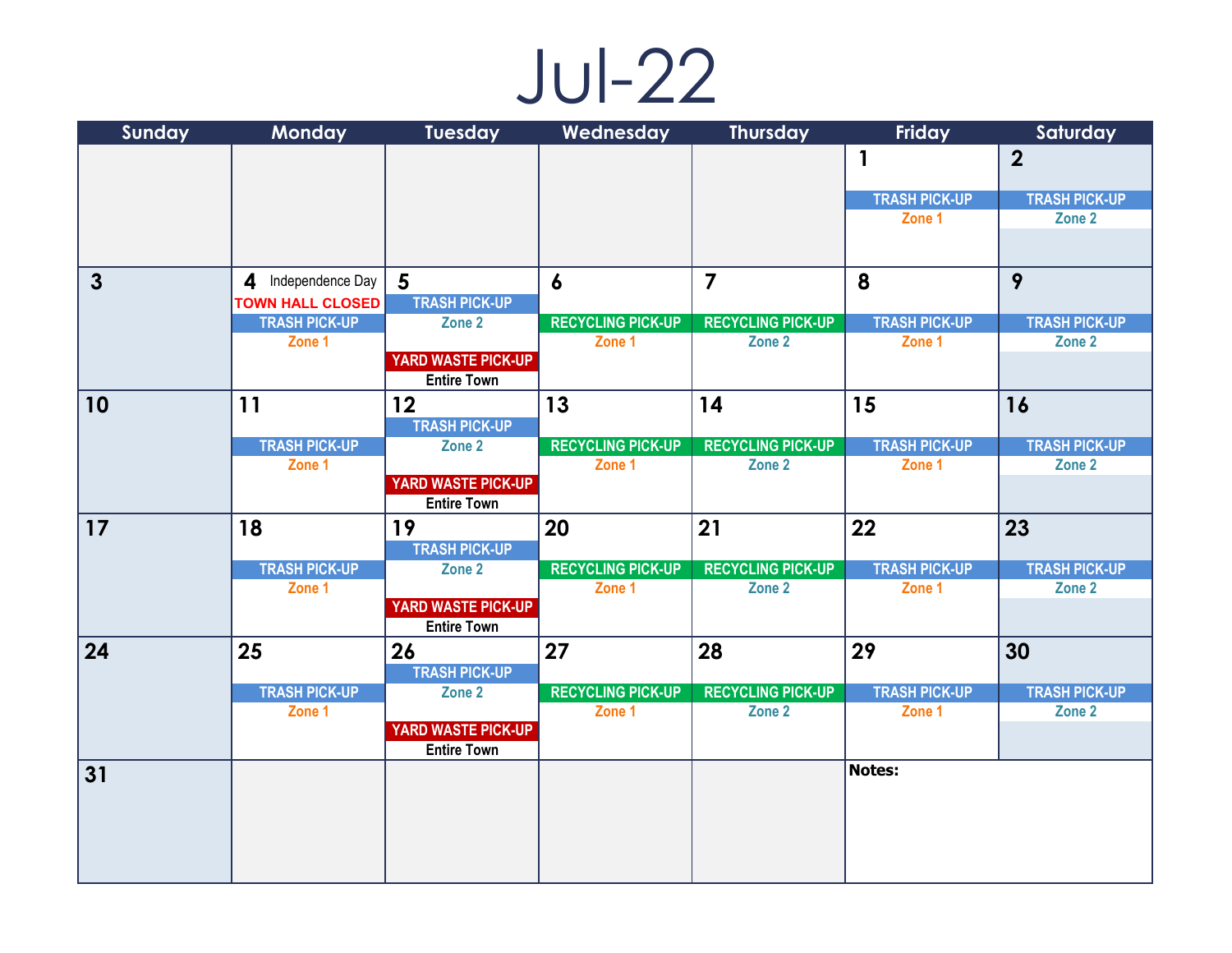| AUO |  |  |
|-----|--|--|
|     |  |  |

| Sunday         | Monday                         | <b>Tuesday</b>                                  | Wednesday                          | <b>Thursday</b>                    | Friday                         | Saturday                       |
|----------------|--------------------------------|-------------------------------------------------|------------------------------------|------------------------------------|--------------------------------|--------------------------------|
|                |                                |                                                 |                                    |                                    |                                |                                |
|                |                                |                                                 |                                    |                                    |                                |                                |
|                |                                |                                                 |                                    |                                    |                                |                                |
|                |                                |                                                 |                                    |                                    |                                |                                |
|                |                                |                                                 |                                    |                                    |                                |                                |
|                |                                |                                                 |                                    |                                    |                                |                                |
|                | $\mathbf{1}$                   | $\overline{2}$                                  | $\mathbf{3}$                       | $\overline{\mathbf{4}}$            | $5\phantom{1}$                 | $\boldsymbol{6}$               |
|                |                                | <b>TRASH PICK-UP</b>                            |                                    |                                    |                                |                                |
|                | <b>TRASH PICK-UP</b><br>Zone 1 | Zone 2                                          | <b>RECYCLING PICK-UP</b><br>Zone 1 | <b>RECYCLING PICK-UP</b><br>Zone 2 | <b>TRASH PICK-UP</b><br>Zone 1 | <b>TRASH PICK-UP</b><br>Zone 2 |
|                |                                | <b>YARD WASTE PICK-UP</b>                       |                                    |                                    |                                |                                |
|                |                                | <b>Entire Town</b>                              |                                    |                                    |                                |                                |
| $\overline{7}$ | 8                              | 9                                               | 10                                 | 11                                 | 12                             | 13                             |
|                |                                | <b>TRASH PICK-UP</b>                            |                                    |                                    |                                |                                |
|                | <b>TRASH PICK-UP</b>           | Zone 2                                          | <b>RECYCLING PICK-UP</b>           | <b>RECYCLING PICK-UP</b>           | <b>TRASH PICK-UP</b>           | <b>TRASH PICK-UP</b>           |
|                | Zone 1                         |                                                 | Zone 1                             | Zone 2                             | Zone 1                         | Zone 2                         |
|                |                                | <b>YARD WASTE PICK-UP</b>                       |                                    |                                    |                                |                                |
|                |                                | <b>Entire Town</b>                              |                                    |                                    |                                |                                |
| 14             | 15                             | 16                                              | 17                                 | 18                                 | 19                             | 20                             |
|                |                                | <b>TRASH PICK-UP</b>                            |                                    |                                    |                                |                                |
|                | <b>TRASH PICK-UP</b>           | Zone 2                                          | <b>RECYCLING PICK-UP</b>           | <b>RECYCLING PICK-UP</b>           | <b>TRASH PICK-UP</b>           | <b>TRASH PICK-UP</b>           |
|                | Zone 1                         | YARD WASTE PICK-UP                              | Zone 1                             | Zone 2                             | Zone 1                         | Zone 2                         |
|                |                                | <b>Entire Town</b>                              |                                    |                                    |                                |                                |
| 21             | 22                             | 23                                              | 24                                 | 25                                 | 26                             | 27                             |
|                |                                | <b>TRASH PICK-UP</b>                            |                                    |                                    |                                |                                |
|                | <b>TRASH PICK-UP</b>           | Zone 2                                          | <b>RECYCLING PICK-UP</b>           | <b>RECYCLING PICK-UP</b>           | <b>TRASH PICK-UP</b>           | <b>TRASH PICK-UP</b>           |
|                | Zone 1                         |                                                 | Zone 1                             | Zone 2                             | Zone 1                         | Zone 2                         |
|                |                                | <b>YARD WASTE PICK-UP</b>                       |                                    |                                    |                                |                                |
|                |                                | <b>Entire Town</b>                              |                                    |                                    |                                |                                |
| 28             | 29                             | 30                                              | 31                                 |                                    | Notes:                         |                                |
|                |                                | <b>TRASH PICK-UP</b>                            |                                    |                                    |                                |                                |
|                | <b>TRASH PICK-UP</b>           | Zone 2                                          | <b>RECYCLING PICK-UP</b>           |                                    |                                |                                |
|                | Zone 1                         |                                                 | Zone 1                             |                                    |                                |                                |
|                |                                | <b>YARD WASTE PICK-UP</b><br><b>Entire Town</b> |                                    |                                    |                                |                                |
|                |                                |                                                 |                                    |                                    |                                |                                |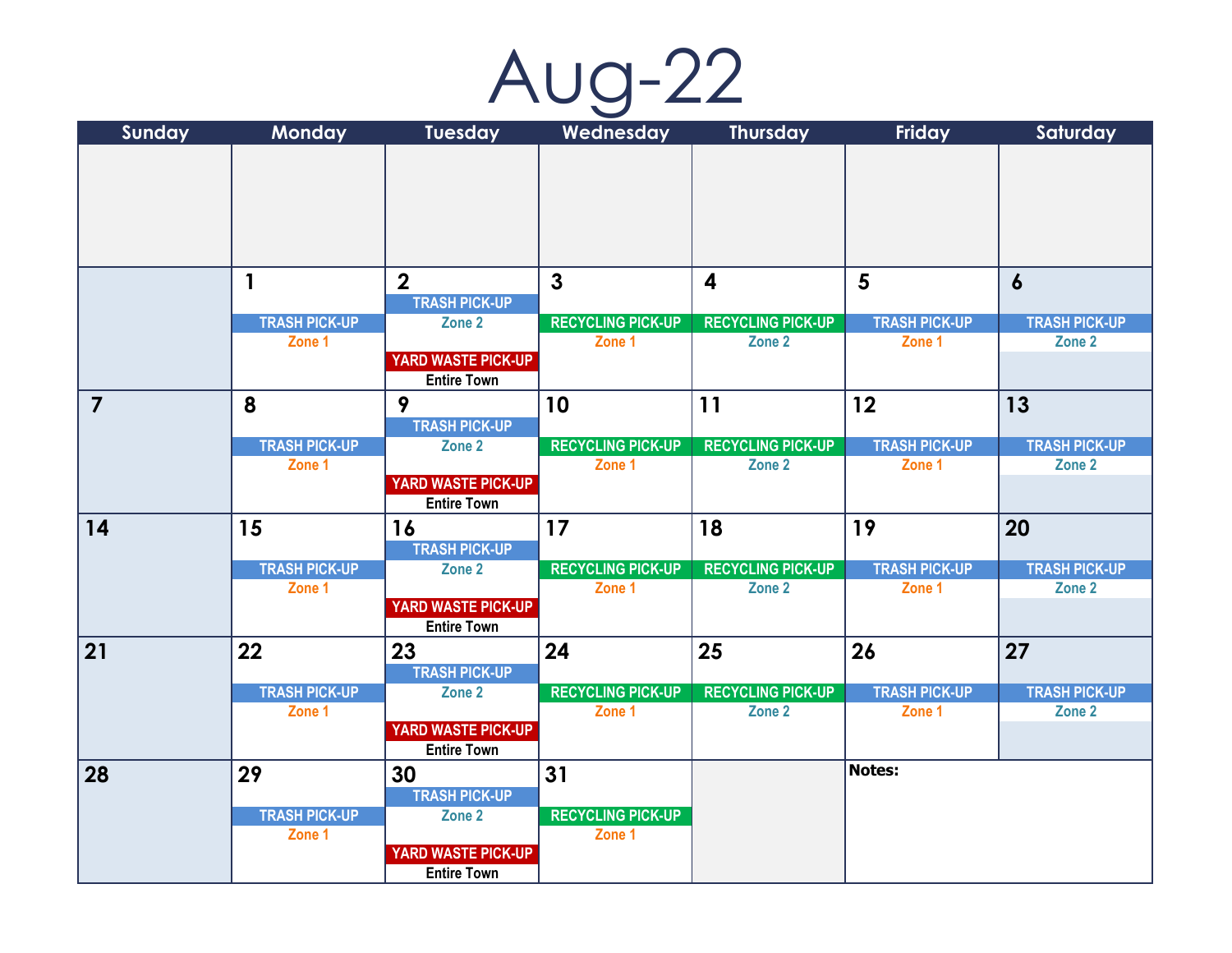

| Sunday                  | Monday                         | <b>Tuesday</b>                                  | Wednesday                          | <b>Thursday</b>                    | Friday                         | Saturday                       |
|-------------------------|--------------------------------|-------------------------------------------------|------------------------------------|------------------------------------|--------------------------------|--------------------------------|
|                         |                                |                                                 |                                    |                                    |                                |                                |
|                         |                                |                                                 |                                    |                                    |                                |                                |
|                         |                                |                                                 |                                    |                                    |                                |                                |
|                         |                                |                                                 |                                    |                                    |                                |                                |
|                         |                                |                                                 |                                    |                                    |                                |                                |
|                         |                                |                                                 |                                    | $\mathbf{1}$                       | $\overline{2}$                 | $\mathbf{3}$                   |
|                         |                                |                                                 |                                    |                                    |                                |                                |
|                         |                                |                                                 |                                    | <b>RECYCLING PICK-UP</b>           | <b>TRASH PICK-UP</b>           | <b>TRASH PICK-UP</b>           |
|                         |                                |                                                 |                                    | Zone 2                             | Zone 1                         | Zone 2                         |
|                         |                                |                                                 |                                    |                                    |                                |                                |
| $\overline{\mathbf{4}}$ | 5 Labor Day                    | $\boldsymbol{6}$                                | $\overline{7}$                     | 8                                  | 9                              | 10                             |
|                         | <b>TOWN HALL CLOSED</b>        | <b>TRASH PICK-UP</b>                            |                                    |                                    |                                |                                |
|                         | <b>TRASH PICK-UP</b>           | Zone 2                                          | <b>RECYCLING PICK-UP</b>           | <b>RECYCLING PICK-UP</b>           | <b>TRASH PICK-UP</b>           | <b>TRASH PICK-UP</b>           |
|                         | Zone 1                         |                                                 | Zone 1                             | Zone 2                             | Zone 1                         | Zone 2                         |
|                         |                                | <b>YARD WASTE PICK-UP</b><br><b>Entire Town</b> |                                    |                                    |                                |                                |
| 11                      | 12                             | 13                                              | 14                                 | 15                                 | 16                             | 17                             |
|                         |                                | <b>TRASH PICK-UP</b>                            |                                    |                                    |                                |                                |
|                         | <b>TRASH PICK-UP</b>           | Zone 2                                          | <b>RECYCLING PICK-UP</b>           | <b>RECYCLING PICK-UP</b>           | <b>TRASH PICK-UP</b>           | <b>TRASH PICK-UP</b>           |
|                         | Zone 1                         |                                                 | Zone 1                             | Zone 2                             | Zone 1                         | Zone 2                         |
|                         |                                | <b>YARD WASTE PICK-UP</b>                       |                                    |                                    |                                |                                |
|                         |                                | <b>Entire Town</b>                              |                                    |                                    |                                |                                |
| 18                      | 19                             | 20                                              | 21                                 | 22                                 | 23                             | 24                             |
|                         |                                | <b>TRASH PICK-UP</b>                            |                                    |                                    |                                |                                |
|                         | <b>TRASH PICK-UP</b><br>Zone 1 | Zone 2                                          | <b>RECYCLING PICK-UP</b><br>Zone 1 | <b>RECYCLING PICK-UP</b><br>Zone 2 | <b>TRASH PICK-UP</b><br>Zone 1 | <b>TRASH PICK-UP</b><br>Zone 2 |
|                         |                                | <b>YARD WASTE PICK-UP</b>                       |                                    |                                    |                                |                                |
|                         |                                | <b>Entire Town</b>                              |                                    |                                    |                                |                                |
| 25                      | 26                             | 27                                              | 28                                 | 29                                 | 30                             |                                |
|                         |                                | <b>TRASH PICK-UP</b>                            |                                    |                                    |                                |                                |
|                         | <b>TRASH PICK-UP</b>           | Zone 2                                          | <b>RECYCLING PICK-UP</b>           | <b>RECYCLING PICK-UP</b>           | <b>TRASH PICK-UP</b>           |                                |
|                         | Zone 1                         |                                                 | Zone 1                             | Zone 2                             | Zone 1                         |                                |
|                         |                                | <b>YARD WASTE PICK-UP</b><br><b>Entire Town</b> |                                    |                                    |                                |                                |
|                         |                                |                                                 |                                    |                                    |                                |                                |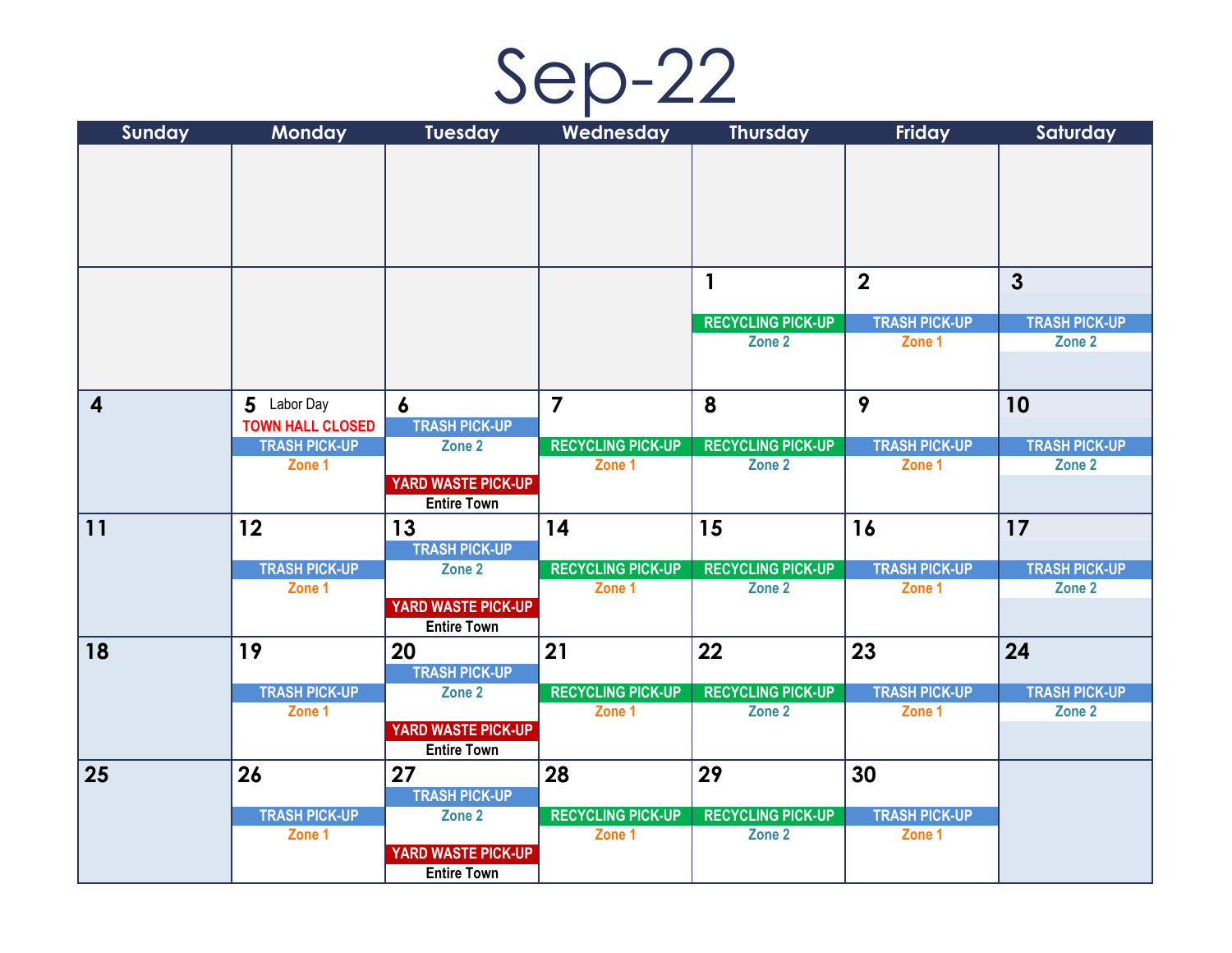

| Sunday           | Monday                          | <b>Tuesday</b>            | Wednesday                 | <b>Thursday</b>           | Friday                              | Saturday |
|------------------|---------------------------------|---------------------------|---------------------------|---------------------------|-------------------------------------|----------|
|                  |                                 |                           |                           |                           |                                     | 1        |
|                  |                                 |                           |                           |                           |                                     |          |
|                  |                                 |                           |                           |                           |                                     |          |
|                  |                                 |                           |                           |                           |                                     |          |
|                  |                                 |                           |                           |                           |                                     |          |
| $\boldsymbol{2}$ | $\mathbf{3}$                    | 4                         | $5\phantom{.}$            | $\boldsymbol{6}$          | $\overline{\mathbf{z}}$             | 8        |
|                  | <b>TRASH PICK-UP</b>            | YARD WASTE PICK-UP        | <b>RECYCLING PICK-UP</b>  |                           |                                     |          |
|                  | <b>Entire Town</b>              | <b>Entire Town</b>        | <b>Entire Town</b>        |                           |                                     |          |
|                  |                                 |                           |                           |                           |                                     |          |
|                  |                                 |                           |                           |                           |                                     |          |
| 9                | 10                              | 11                        | 12                        | 13                        | 14                                  | 15       |
|                  | <b>TRASH PICK-UP</b>            | YARD WASTE PICK-UP        | <b>RECYCLING PICK-UP</b>  |                           |                                     |          |
|                  | <b>Entire Town</b>              | <b>Entire Town</b>        | <b>Entire Town</b>        |                           |                                     |          |
|                  |                                 |                           |                           |                           |                                     |          |
|                  |                                 |                           |                           |                           |                                     |          |
| 16               | 17                              | 18                        | 19                        | 20                        | 21                                  | 22       |
|                  | <b>TRASH PICK-UP</b>            | <b>YARD WASTE PICK-UP</b> | <b>RECYCLING PICK-UP</b>  |                           |                                     |          |
|                  | <b>Entire Town</b>              | <b>Entire Town</b>        | <b>Entire Town</b>        |                           |                                     |          |
|                  |                                 |                           |                           |                           |                                     |          |
|                  | <b>BULK TRASH PICK-UP</b>       | <b>BULK TRASH PICK-UP</b> | <b>BULK TRASH PICK-UP</b> | <b>BULK TRASH PICK-UP</b> | <b>BULK TRASH PICK-UP</b>           |          |
| 23               | 24                              | 25                        | 26                        | 27                        | 28                                  | 29       |
|                  | <b>TRASH PICK-UP</b>            | YARD WASTE PICK-UP        | <b>RECYCLING PICK-UP</b>  |                           |                                     |          |
|                  | <b>Entire Town</b>              | <b>Entire Town</b>        | <b>Entire Town</b>        |                           |                                     |          |
|                  |                                 |                           |                           |                           |                                     |          |
| 30               | <b>BULK TRASH PICK-UP</b><br>31 | <b>BULK TRASH PICK-UP</b> | <b>BULK TRASH PICK-UP</b> | <b>BULK TRASH PICK-UP</b> | <b>BULK TRASH PICK-UP</b><br>Notes: |          |
|                  |                                 |                           |                           |                           |                                     |          |
|                  | <b>TRASH PICK-UP</b>            |                           |                           |                           |                                     |          |
|                  | <b>Entire Town</b>              |                           |                           |                           |                                     |          |
|                  | Last Day                        |                           |                           |                           |                                     |          |
|                  | <b>BULK TRASH PICK-UP</b>       |                           |                           |                           |                                     |          |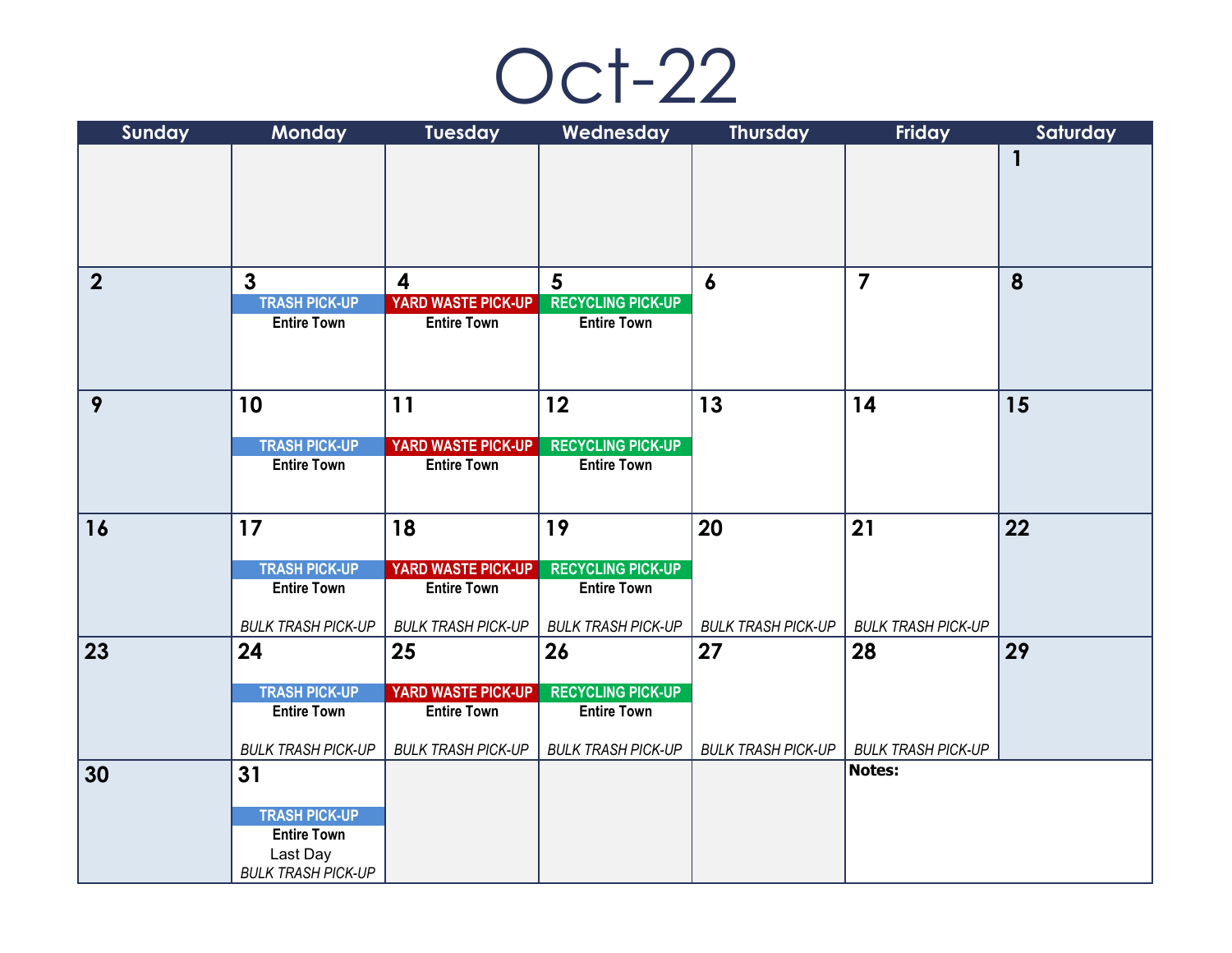

| Sunday           | Monday                                     | <b>Tuesday</b>                                  | Wednesday                                                            | <b>Thursday</b>         | Friday                  | Saturday       |
|------------------|--------------------------------------------|-------------------------------------------------|----------------------------------------------------------------------|-------------------------|-------------------------|----------------|
|                  |                                            |                                                 |                                                                      |                         |                         |                |
|                  |                                            |                                                 |                                                                      |                         |                         |                |
|                  |                                            | $\mathbf{1}$                                    | $\overline{2}$<br><b>YARD WASTE PICK-UP</b>                          | $\mathbf{3}$            | $\overline{\mathbf{4}}$ | $5\phantom{1}$ |
|                  |                                            | YARD WASTE PICK-UP<br><b>Entire Town</b>        | <b>Entire Town</b><br><b>RECYCLING PICK-UP</b><br><b>Entire Town</b> |                         |                         |                |
| $\boldsymbol{6}$ | $\overline{7}$                             | 8                                               | 9                                                                    | 10                      | 11<br>Veterans Day      | 12             |
|                  | <b>TRASH PICK-UP</b><br><b>Entire Town</b> | <b>YARD WASTE PICK-UP</b><br><b>Entire Town</b> | <b>RECYCLING PICK-UP</b><br><b>Entire Town</b>                       |                         | <b>TOWN HALL CLOSED</b> |                |
| 13               | 14                                         | 15                                              | 16                                                                   | 17                      | 18                      | 19             |
|                  | <b>TRASH PICK-UP</b><br><b>Entire Town</b> | YARD WASTE PICK-UP<br><b>Entire Town</b>        | <b>RECYCLING PICK-UP</b><br><b>Entire Town</b>                       |                         |                         |                |
| 20               | 21                                         | 22                                              | 23                                                                   | 24<br>Thanksgiving      | 25<br>Thanksgiving      | 26             |
|                  | <b>TRASH PICK-UP</b><br><b>Entire Town</b> | <b>YARD WASTE PICK-UP</b><br><b>Entire Town</b> | <b>RECYCLING PICK-UP</b><br><b>Entire Town</b>                       | <b>TOWN HALL CLOSED</b> | <b>TOWN HALL CLOSED</b> |                |
| 27               | 28                                         | 29                                              | 30                                                                   |                         | <b>Notes:</b>           |                |
|                  | <b>TRASH PICK-UP</b>                       | YARD WASTE PICK-UP                              | <b>RECYCLING PICK-UP</b>                                             |                         |                         |                |
|                  | <b>Entire Town</b>                         | <b>Entire Town</b>                              | <b>Entire Town</b>                                                   |                         |                         |                |